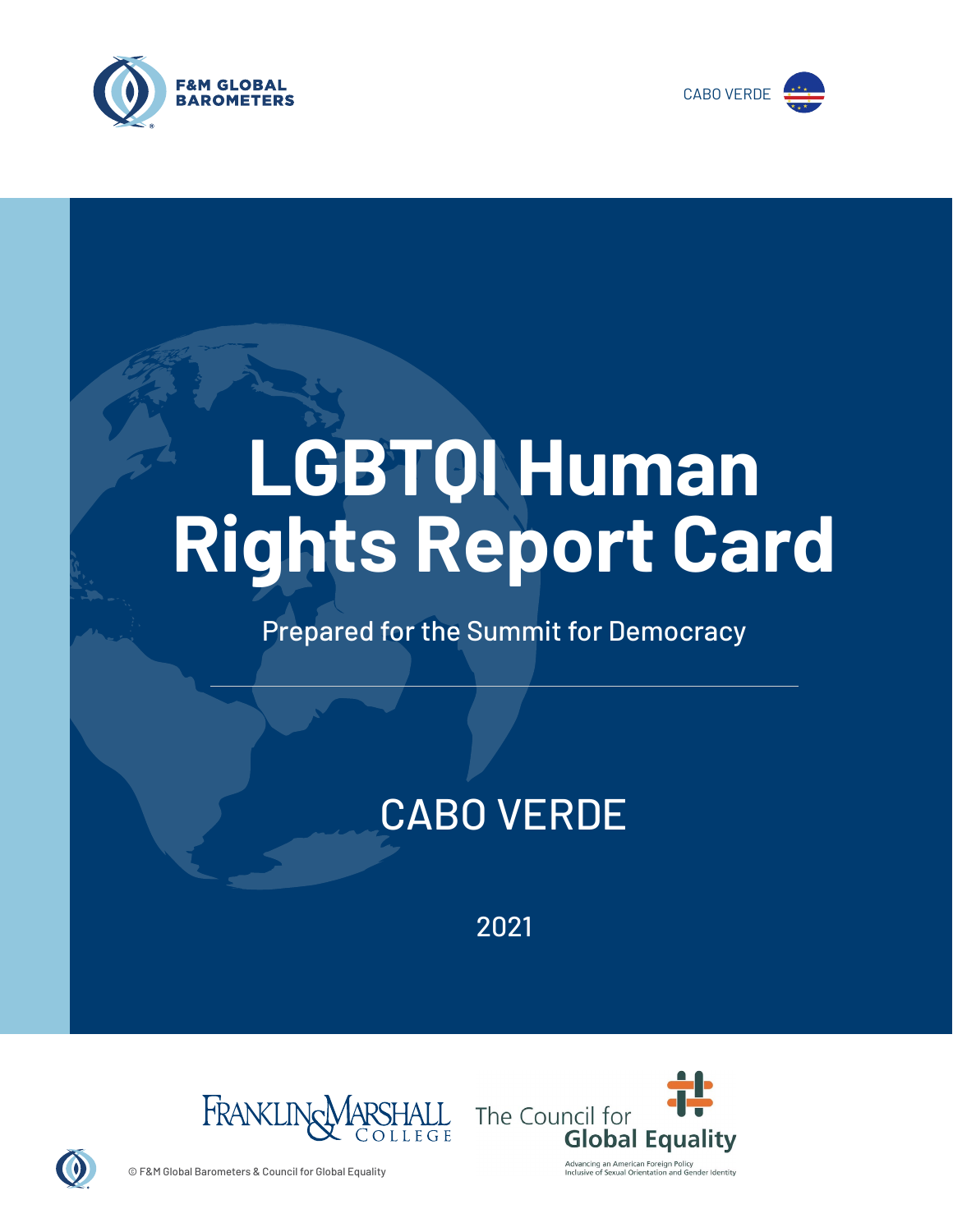

# Cabo Verde

**F&M GLOBAL BAROMETERS** 

# Report Card on the Human Rights of LGBTQI Peoples

## **OVERVIEW**

Inclusive democracies value the democratic, economic, and social contributions of *all* citizens. Indeed, democracy itself cannot thrive unless the human rights of all people are protected, and this must include protections for often marginalized lesbian, gay, bisexual, transgender, queer, and intersex (LGBTQI) peoples. Advancing rights for the protection of LGBTQI people is also closely correlated to broader democratic dividends, including efforts to address democratic backsliding, fight corruption, and build resilient movements to fight authoritarianism. These themes of the Summit for Democracy are also themes of LGBTQI movements around the world.

This report card provides a concise measurement of the attainment of core human rights protections for LGBTQI individuals. It sets the collective standard for participating states' core legal obligations toward LGBTQI peoples and consequently the ability of LGBTQI citizens to contribute to and benefit from democratic institutions. Countries are graded on three dimensions: Basic Rights, Protection from Violence, and Socio-economic rights. Only one state has achieved all benchmarks. The Summit for Democracy signals the start of a year of action when all states will have an opportunity to demonstrate progress in advancing the human rights and democratic participation of LGBTQI peoples.

The report card is based on **2020** baseline data and will be updated during the year of action to reflect advances over the coming year, culminating in a 2022 report at the end of the Summit process.

| $0 - 59\%$ | $60 - 69\%$ | $70 - 79\%$ | $80 - 89%$ | $90 - 100\%$ |
|------------|-------------|-------------|------------|--------------|
| Failing    | Poor        | Fair        | Good       | Excellent    |

# **REPORT CARD SCALE**

# **ADDITIONAL DEMOCRACY INDICATORS**

| Democracy Index<br>Full Democracy 8-10   Flawed Democracy 6-8   Hybrid Democracy 4-6   Authoritarian 0-4 | 2020                   | 7.65/10  |
|----------------------------------------------------------------------------------------------------------|------------------------|----------|
| Freedom House Freedom in the World<br>Free 70-100   Partly Free 40-69   Not Free 0-39                    | 2020                   | 92/100   |
| <b>Corruption Perceptions Index</b><br>Very Clean 100/100   Highly Corrupt 0/100                         | 020<br>$\sim$          | 58/100   |
| <b>Global Acceptance Index</b><br>High Acceptance 10   Low Acceptance 0                                  | 2017-20                | 6.78/10  |
| <b>Fragile States Index</b><br>Sustainable 0-30   Stable 30-60   Warning 60-90   Alert 90-100            | 2020                   | 64.8/100 |
| <b>UNDP Gender Inequality Index</b><br>Very High 0.0   Low 1.0                                           | တ<br>5<br>$\bar{\sim}$ | 0.397/1  |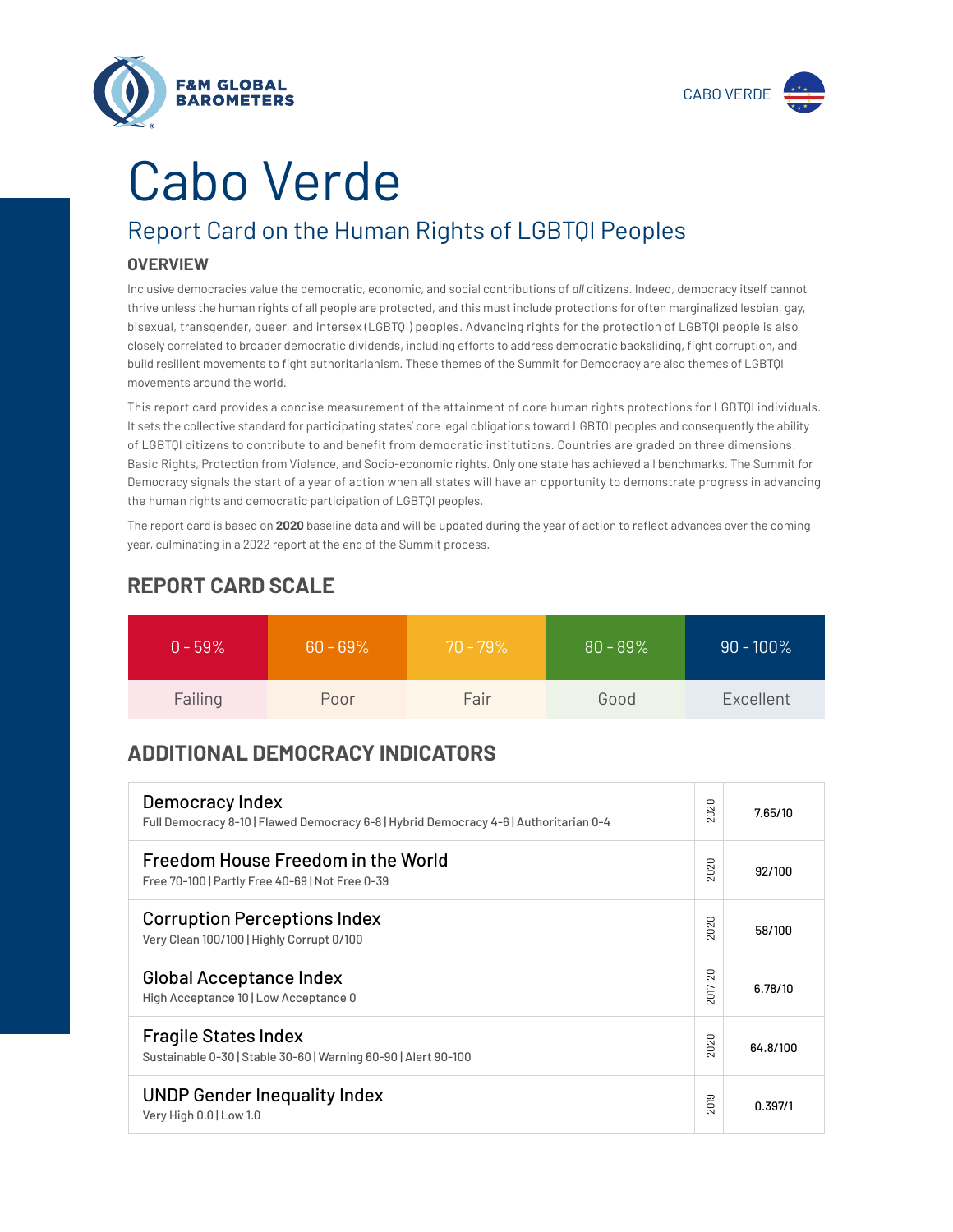



**The report card items are based on 2020 baseline data.**

| 70% | <b>DIMENSION 1: BASIC HUMAN RIGHTS</b>                                                               |            |                          |
|-----|------------------------------------------------------------------------------------------------------|------------|--------------------------|
|     | 1 No criminalization of sexual orientation                                                           |            | $\overline{\phantom{0}}$ |
|     | 2 No criminalization of gender identity or expression                                                |            | o                        |
|     | 3 Freedom from arbitrary arrest based on sexual orientation                                          |            | $\Box$                   |
|     | 4 Freedom from arbitrary arrest based on gender identity                                             |            | $\Box$                   |
|     | 5 Legal recognition of gender identity                                                               | $\Box$     |                          |
|     | 6 No physiological alteration requirement for legal gender recognition                               |            |                          |
|     | 7 No psychiatric diagnosis requirement for legal gender recognition                                  | $\bigcirc$ |                          |
|     | 8 LGBTQI organizations are allowed to legally register                                               |            |                          |
|     | 9 LGBTQI organizations are able to peacefully and safely assemble                                    |            |                          |
|     | 10 Security forces provide protection to LGBTQI pride participants                                   |            | a                        |
| 10% | <b>DIMENSION 2: PROTECTION FROM VIOLENCE</b>                                                         | <b>YES</b> | N0                       |
|     | 11 Ban on gay conversion therapy                                                                     | $\Box$     |                          |
|     | 12 Hate crimes legislation includes sexual orientation                                               |            |                          |
|     | 13 Hate crimes legislation includes gender identity                                                  | $\bigcirc$ |                          |
|     | 14 Hate crimes legislation includes sex characteristics                                              |            |                          |
|     | 15 Hate speech laws include sexual orientation                                                       | $\bigcirc$ |                          |
|     | 16 Hate speech laws include gender identity                                                          |            |                          |
|     | 17 Equality body mandate exists                                                                      | $\bigcirc$ |                          |
|     | 18 Prohibition of medically-unnecessary non-consensual medical interventions on intersex individuals | $\bullet$  |                          |
|     | 19 Gender affirming prison accommodations                                                            | $\bigodot$ |                          |
|     | 20 Asylum for LGBTQI individuals is available within the country                                     |            |                          |
| 10% | <b>DIMENSION 3: SOCIO-ECONOMIC RIGHTS</b>                                                            | <b>YES</b> | N0                       |
|     | 21 Workplace non-discrimination laws include sexual orientation                                      |            |                          |
|     | 22 Workplace non-discrimination laws include gender identity                                         |            |                          |
|     | 23 Workplace non-discrimination laws include sex characteristics                                     |            |                          |
|     | 24 Fair housing non-discrimination laws include sexual orientation                                   |            |                          |
|     | 25 Fair housing non-discrimination laws include gender identity                                      |            |                          |
|     | 26 Head of state supports marriage equality                                                          |            |                          |
|     | 27 State allows for marriage equality                                                                |            |                          |
|     | 28 State prohibits discrimination in healthcare based on sexual orientation                          |            |                          |
|     | 29 State prohibits discrimination in health care based on gender identity                            |            |                          |
|     | 30 Legal classifications (such as an X sex or gender marker) universally available                   |            |                          |